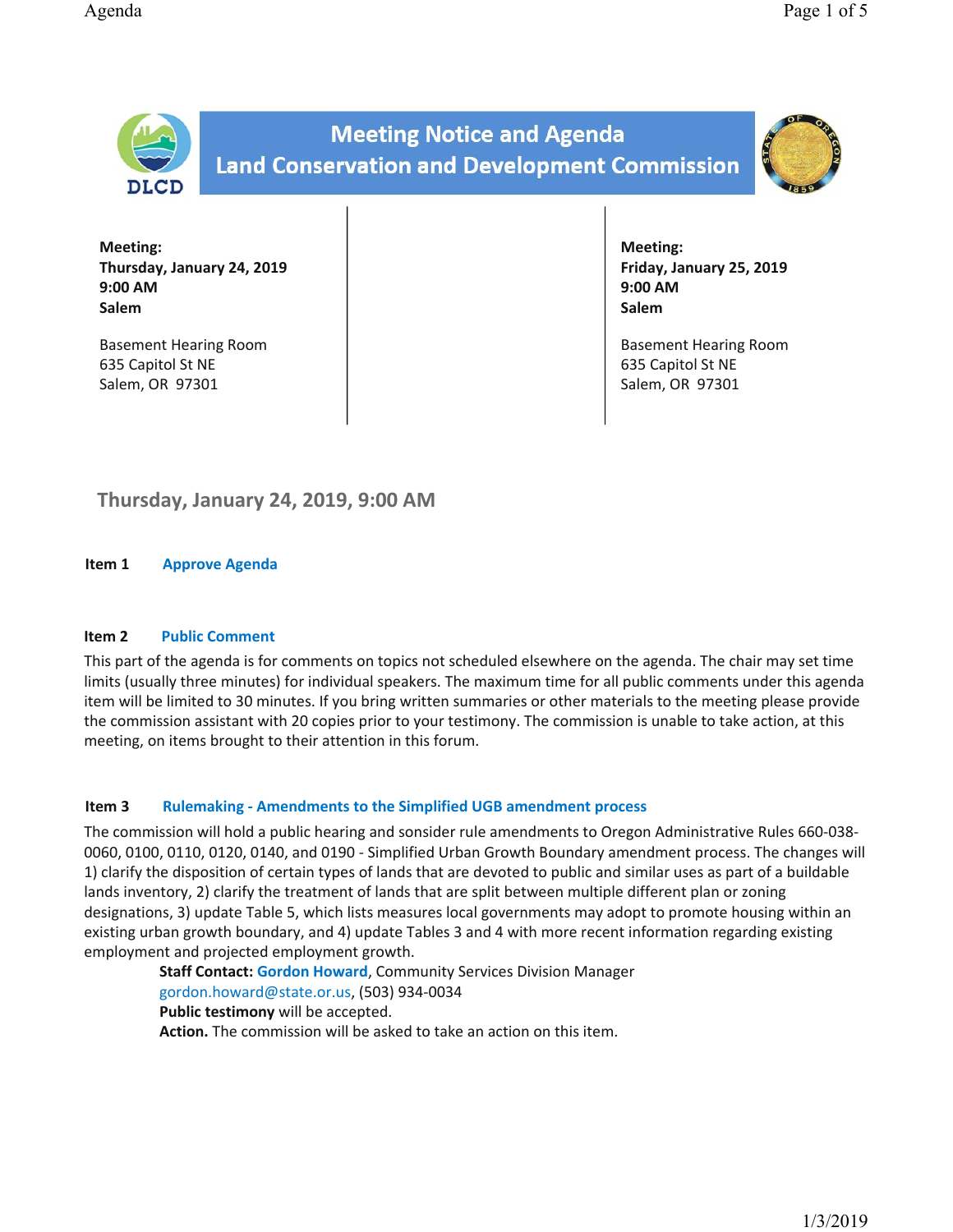# Item 4 Rulemaking - Sequential Submittal of Urban Growth Boundary Amendment Elements

The commission will hold a public hearing and consider adoption of proposed permanent rule amendments to Oregon Administrative Rule chapter 660, division 24, "Urban Growth Boundaries," and division 25, "Periodic Review." The purpose of the proposed amendments is to establish procedures for submittal and review of sequential phases of work tasks related to potential amendment of an urban growth boundary as required by Senate Bill 418 (2017).

Staff Contact: Rob Hallyburton, Rural Policy Analyst rob.hallyburton@state.or.us,(503)934-0018 Public testimony will be accepted. Action. The commission will be asked to take an action on this item.

# Item 5 2019 Budget & Legislative Preview

The commission will receive a preview of expected 2019 budget and legislative issues, including the department's proposed budget request and legislation.

Staff Contact: Mason Palmer, Senior Policy Advisor palmer.mason@state.or.us, (503) 934-0020 No public comment will be accepted. Action. The commission will not be asked to take action on this item.

Lunch

## Item 6 Rulemaking - Solar Power Generation Facilities on High-value Farmland

The commission will hold a public hearing and consider adoption of proposed permanent rule amendments to Oregon Administrative Rule chapter 660, division 33, "Agricultural Land," concerning crtieria for approving photovoltaic solar power generation facilities on high-value farmland. The purpose of the proposed amendments is to provide appropriate protection for high-value farmland while ensuring continuation of a robust solar-energy industry in Oregon.

Staff Contact: Jon Jinings, Community Services Specialist jon.jinings@state.or.us, (541) 318-7920 Public testimony will be accepted. Action. The commission will be asked to take an action on this item.

## Item 7 Airport Economic Development Pilot Program Selection

Pursuant to the provisions of OAR 660-024-0075, the commission may select a community for the Airport Economic Development Pilot Program. The department received one nomination, from the city of Madras.

Staff Contact: Kirstin Greene, Economic Development Specialist kirstin.greene@state.or.us, (503) 934-0017 Public testimony will be accepted. Action. The commission will be asked to take an action on this item.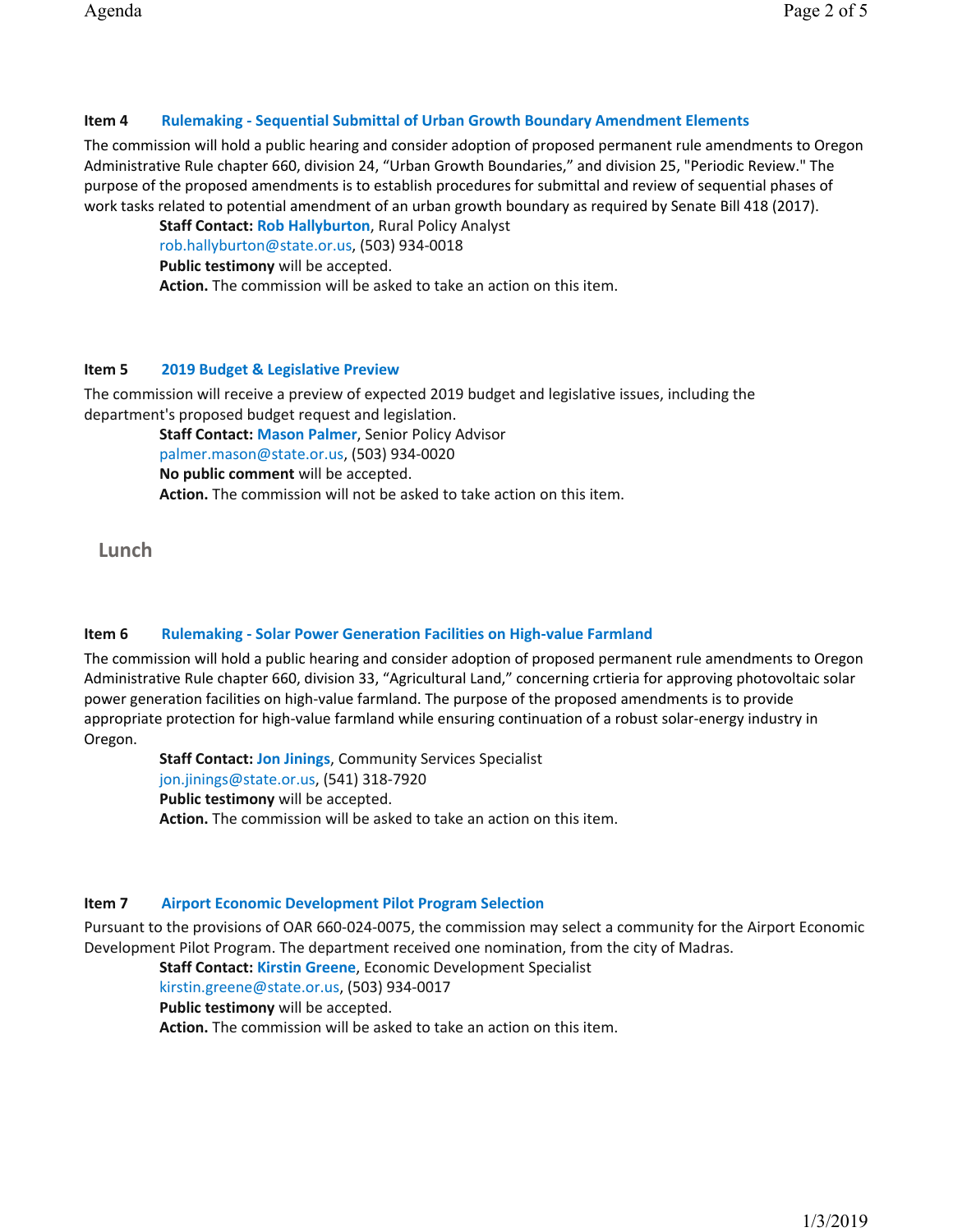# Item 8 Annual Sage-Grouse Report

This agenda item will provide an update of Oregon's Sage-Grouse Plan, including the commission's Sage-Grouse Rule and development proposals received within Priority Areas for Conservation for the period of September, 2017 through December, 2018.

Staff Contact: Jon Jinings, Community Services Specialist jon.jinings@state.or.us, (541) 318-7920 Public comment will be accepted.

# Friday, January 25, 2019, 9:00 AM

Action. The commission will not be asked to take action on this item.

# Item 9 Executive Session-Closed to the Public

The Land Conservation and Development Commission will meet in executive session for the purpose of consulting with legal counsel concerning current litigation or litigation likely to be filed. The executive session is held pursuant to ORS 192.660(2)(h) and is closed to the public.

# Item 10 Commission Business

The commission will receive a Budget and Management subcommittee report and other commission business.

# Item 11 Adoption of Updated Public Engagement Guidelines

The Citizen Involvement Guidelines, originally developed in 2004, included out of date outreach methods and terminology. With input and guidance from the commission's Citizen Involvement Advisory Committee, the document has been updated to the "Public Engagement Guidelines". It includes public engagement guidance for policy development and other department work.

Staff Contact: Sadie Carney, Policy Analyst & Communications Manager sadie.carney@state.or.us, (503) 934-0036 Public comment will be accepted. Action. The commission will not be asked to take action on this item.

# Item 12 2016-2017 Farm and Forest Report

State law (ORS 197.065) requires the commission to submit a report to the Legislature analyzing applications approved and denied for certain land uses in exclusive farm use and forest zones. The 2016-2017 report will be presented to the commission prior to submittal to the Legislature.

Staff Contact: Tim Murphy, Farm and Forest Lands Specialist timothy.murphy@state.or.us, (503) 934-0048 Public comment will be accepted. Action. The commission will be asked to take an action on this item.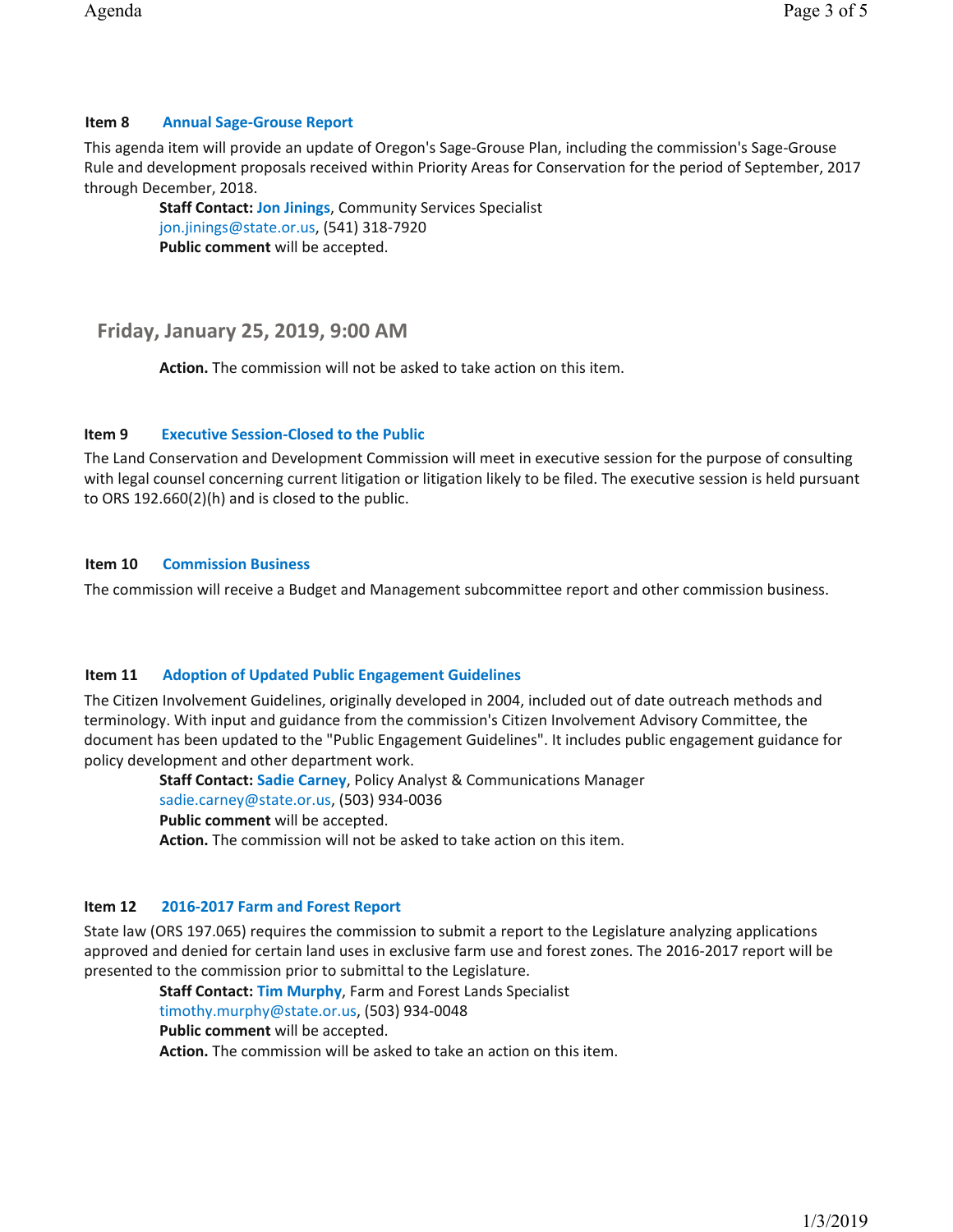Lunch

#### Item 13 Territorial Sea Plan Part 3: Rocky Shores Management Strategy Update

The Oregon Territorial Sea Plan (Plan) provides the planning framework for the State of Oregon's ocean resources. The commission is the decision-making body for the approval of amendments or additions to the Plan. Part Three of the Territorial Sea Plan concerns the management of the rocky shore resources. It provides policy direction for site sensitive management and protection of these unique interconnected ecosystems. In November 2017 and July 2018, department staff briefed the commisison on the work program and timeline for amending the Rocky Shores Management Strategy. Department staff will brief the commission on proposed language crafted by the Rocky Shores Working Group, including updated information from sections A-F of the original 1994 strategy. The commission will also receive an update on the next steps in the plan amendment process encompassing public scoping, text adoption, and the start of the Phase 2 work plan.

Staff Contact: Andy Lanier, Marine Affairs Coordinator andy.lanier@state.or.us, (503) 934-0072 Public comment will be accepted. Action. The commission will not be asked to take action on this item.

#### Item 14 Director's Report

The commission will receive an update by the director on recent matters concerning the department. No public comment will be accepted.

Briefing. The commission will not be asked to take action on this item.

#### Item 15 Placeholder Request to Appeal

State law requires commission approval of a DLCD director's decision to seek review of a local government land use decision. Only the director or department staff on the director's behalf, the applicant, and the affected local government may submit written or oral testimony concerning commission approval of a director's recommendation to file or pursue an appeal, or intervention in an appeal, of a land use decision, expedited land division, or limited land use decision. This item is scheduled as a placeholder as the department does not anticipate making such a request.

#### Item 16 Other Business

The commission reserves this time, if needed, for other business.

## Adjourn

## The Land Conservation and Development Commission

Oregon's seven-member Land Conservation and Development Commission, assisted by the Department of Land Conservation and Development, adopts state land use goals, assures local plan compliance with the goals, coordinates state and local planning and manages the coastal zone program. Commissioners are unpaid citizen volunteers appointed by the Governor and confirmed by the Senate. Commissioners are appointed to four-year terms and may not serve for more than two consecutive terms. The statute establishing the commission, ORS chapter 197, also directs that members be representative of the state. The commission meets approximately every two months to conduct its business and direct the work of the department.